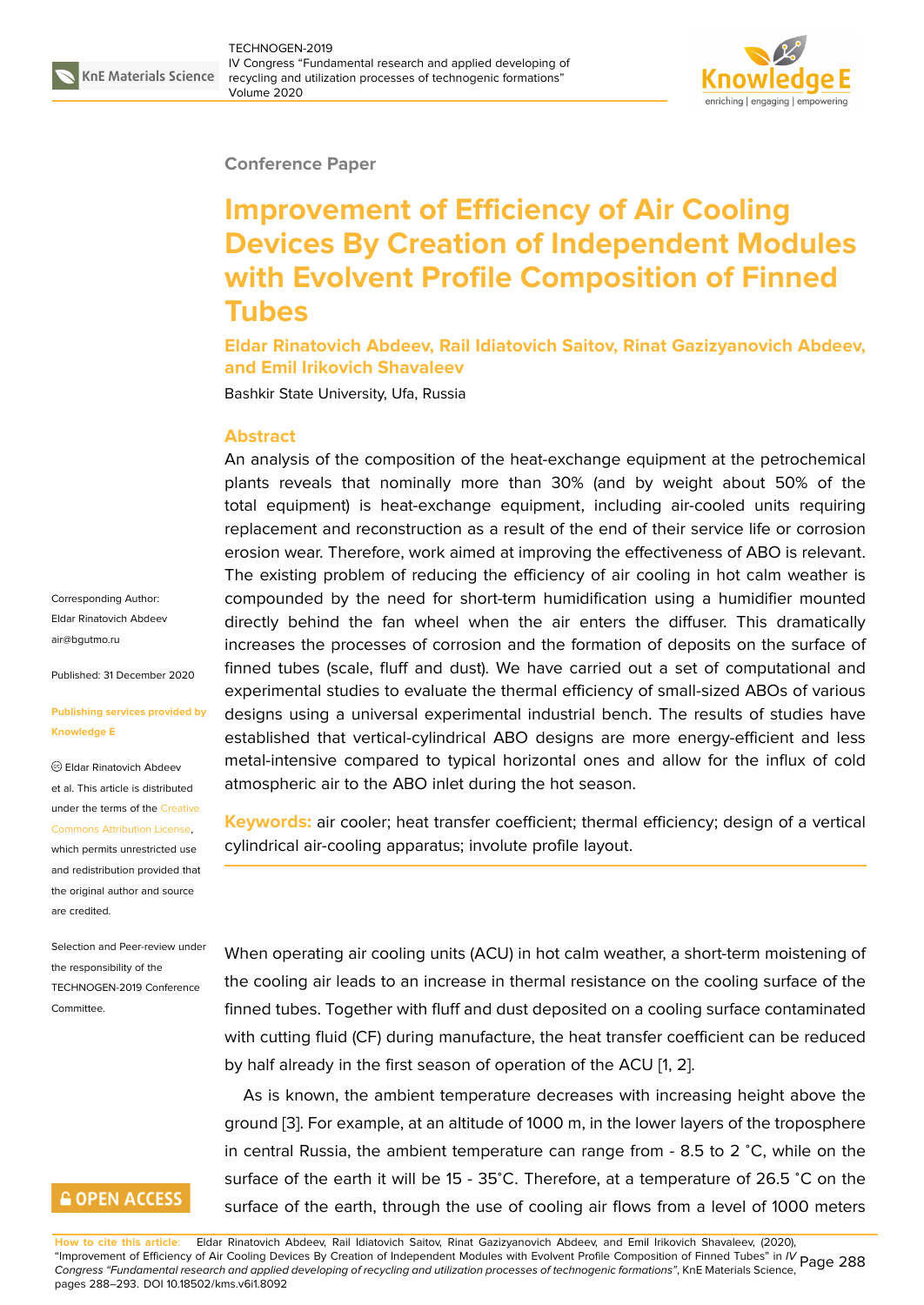

**Figure** 1: Comparison of the heat transfer coefficient of contaminated and cleaned finned tubes.

above the ground, it is possible to increase the thermal efficiency of the average ACU by 42.49%, which is confirmed by the calculations:

$$
n = \frac{t_2 - t'}{t_2 - t'}
$$
  $\cdot$  100 =  $\frac{39, 8 - 26, 5}{39, 8 - 8, 5}$   $\cdot$  100 = 42,49% (1)

where t'<sub>1</sub>=26,5 - air temperature at the ground in hot weather, °C;

t"<sub>1</sub>=8,5 - air temperature at an altitude of 1000 meters above the ground, °C;

t<sub>2</sub>= 39,8 - cooling air temperature at the outlet of the ACU, °C.

The calculated values are in good agreement with the results of a generalization of the experimental data presented in Figure 2 for the vertical cylindrical structure of an air cooling units with a radial-diffuser arrangement of finned tubes.



**Figure** 2: The results of the study of the thermal efficiency of the layout of pipes ACU where: а - radially diffuser and b - chess horizontal, layout; *Nu/z<sup>m</sup>/c* - dimensionless thermal efficiency complex; *Re* - air speed mode in a narrow section

We have developed a new design of a vertical cylindrical air cooling units (ACU-VC), using the radial-diffuser arrangement of finned tubes, instead of the classic horizontal staggered one. But a significant drawback of the radial-diffuser arrangement was the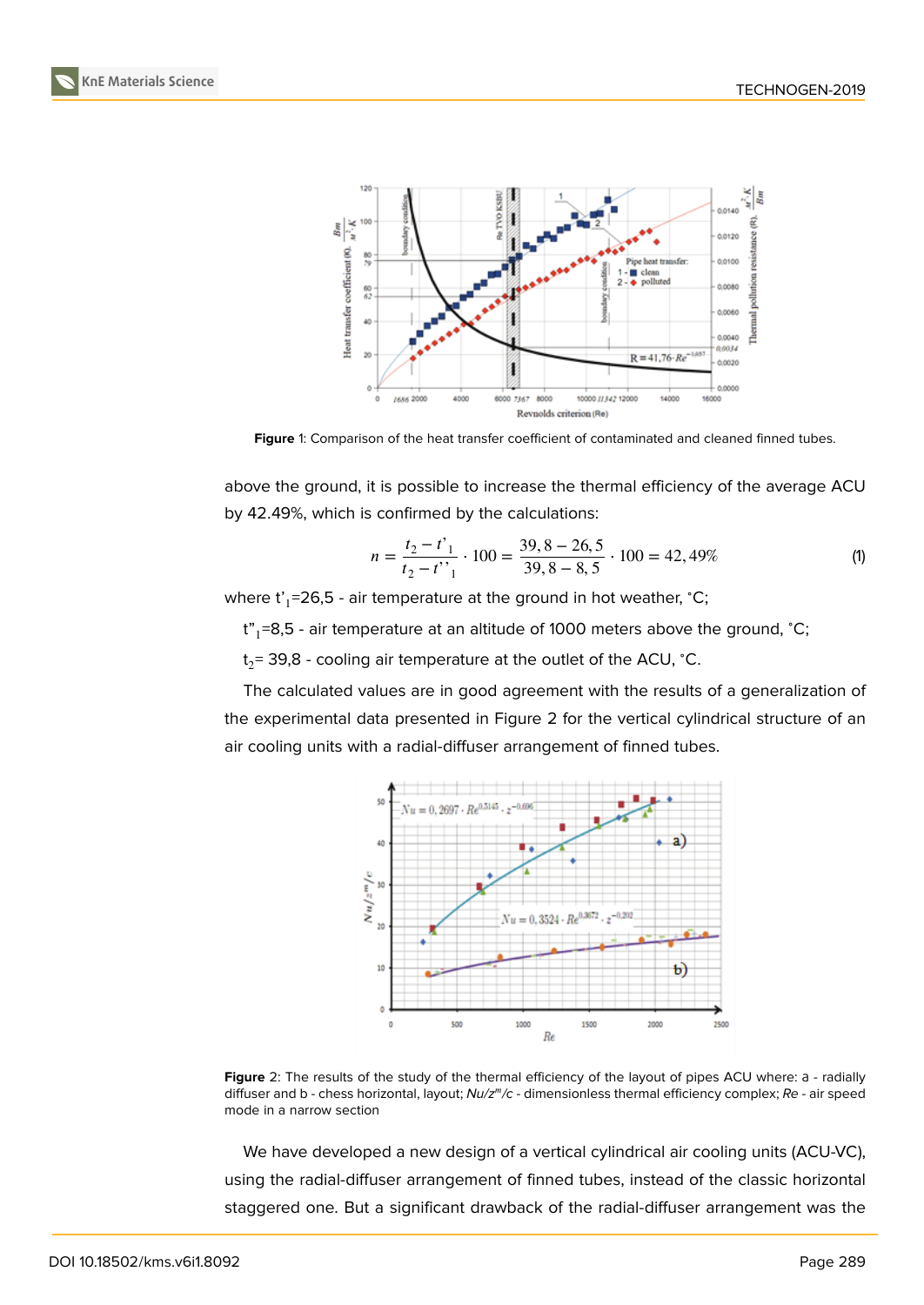inability to create more than 4 rows of pipes in the tube bundle of the heat exchange section. The impossibility of creating 5th and more rows lies in the intersection of the bundle of finned tubes of the third and fifth rows, as shown in Figure 3a, resulting from the degeneration of a rhombus forming a radial-diffusion arrangement. To solve this problem, we developed an involute profile layout shown in Figure 3b, which has no restrictions on the layout of the number of rows in the heat exchang[e s](#page-2-0)ection.[3].



Figure 3: Comparison of radial diffuser and involute-profile layouts where: a - radial diffuser arrangement; b - involute profile layout.

<span id="page-2-0"></span>For the convenience of calculating and designing ACU-VC, a mathematical model of a tube bundle coil with an involute-profile arrangement has been developed, which is presented in Figure 4 and described by formulas 2 and 3.



**Figure** 4: The mathematical model of the tube bundle coil

The profile bend of the finned tube of the base module ACU-VC is in the form of an involute, described by the system of equations:

<span id="page-2-1"></span>
$$
\begin{cases}\n x_t = r \cdot (\cos(\varphi_t) + \varphi_t \cdot \sin(\varphi_t)) \\
y_t = r \cdot (\sin(\varphi_t) - \varphi_t \cdot \cos(\varphi_t))\n\end{cases}
$$
\n(2)

where  $r$  - radius circle involute;

- t involute point index;
- φ involute angle.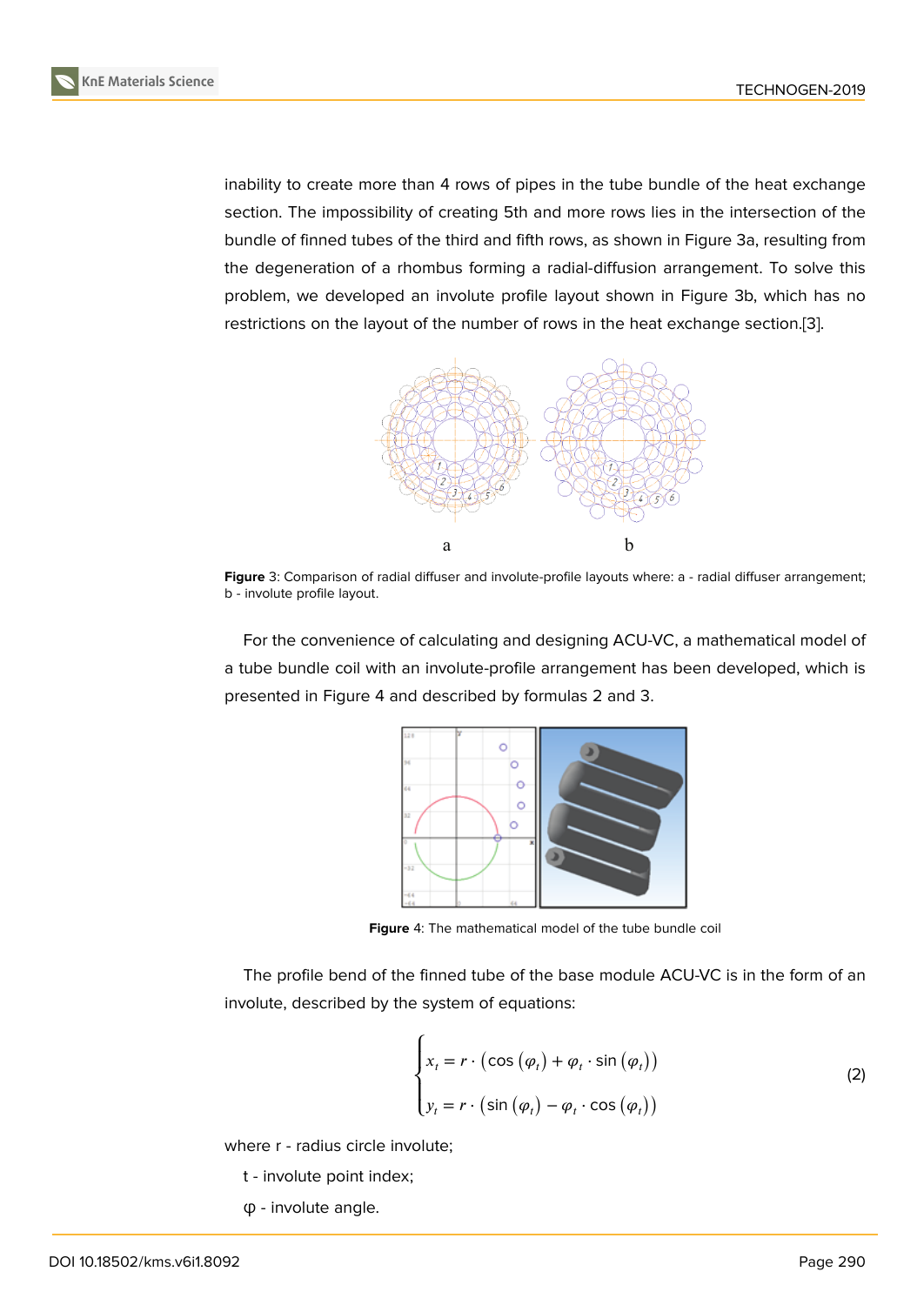All  $k \in t$  (points lying on this involute) are the centers of the circles designating the transverse section of the finned tube (Figure 4) of the tube bundle coil having the dashed coordinates of the centers under the condition:

$$
L = \sqrt{(x_t - x_{k})^2 + (y_t - y_{k})^2}
$$
 (3)

where L - distance between the centers of circles;

t - index of points of circle centers.

In the new ACU-VC design, with an involute-profile layout of finned tubes, it is proposed to use the design of the ACU-VC base module, shown in Figure 5, which is an analogue of the design of the heat exchange section for modern horizontal ACU. A distinctive feature of this design is the use of metal structures and a fan unit, forming an autonomous module of the assembled ACU-VC, which allows to increase i[ts](#page-3-0) overall performance without dismantling the entire structure. In the event of a failure of the fan or asynchronous motor of one of the modules, the rest will continue to work, since instead of the expensive low-speed asynchronous motor and fans with large unreliable blades, the ACU-VC base module uses a standard high-speed asynchronous motor and a centrifugal fan blade.



**Figure** 5: The basic module of the design of ACU-VC where: a - general view of the base module; b - collector section of a 3D model; 1 - a bunch of coils; 2 - toroidal collector; 3 - metal construction; 4 high-speed asynchronous motor; 5 - air centrifugal fan.

<span id="page-3-0"></span>The coil design of the finned heat exchanger pipe allows you to compensate for thermal expansion, which simplifies the design of the heat exchange section by eliminating the use of a thermal compensator. The cylindrical design of the toroidal collector, unlike the horizontal one, does not have thermal pullback during ring welding, and the compact design of the base module simplifies the assembly and rolling process. The design of the ACU-VCs base module allows you to create a fixed standard size series of ACU, abandon the manufacture of finned tubes less than 12 meters in length and finally standardize the design of the ACU by performing thermohydraulic calculations of the ACU by the number of basic modules.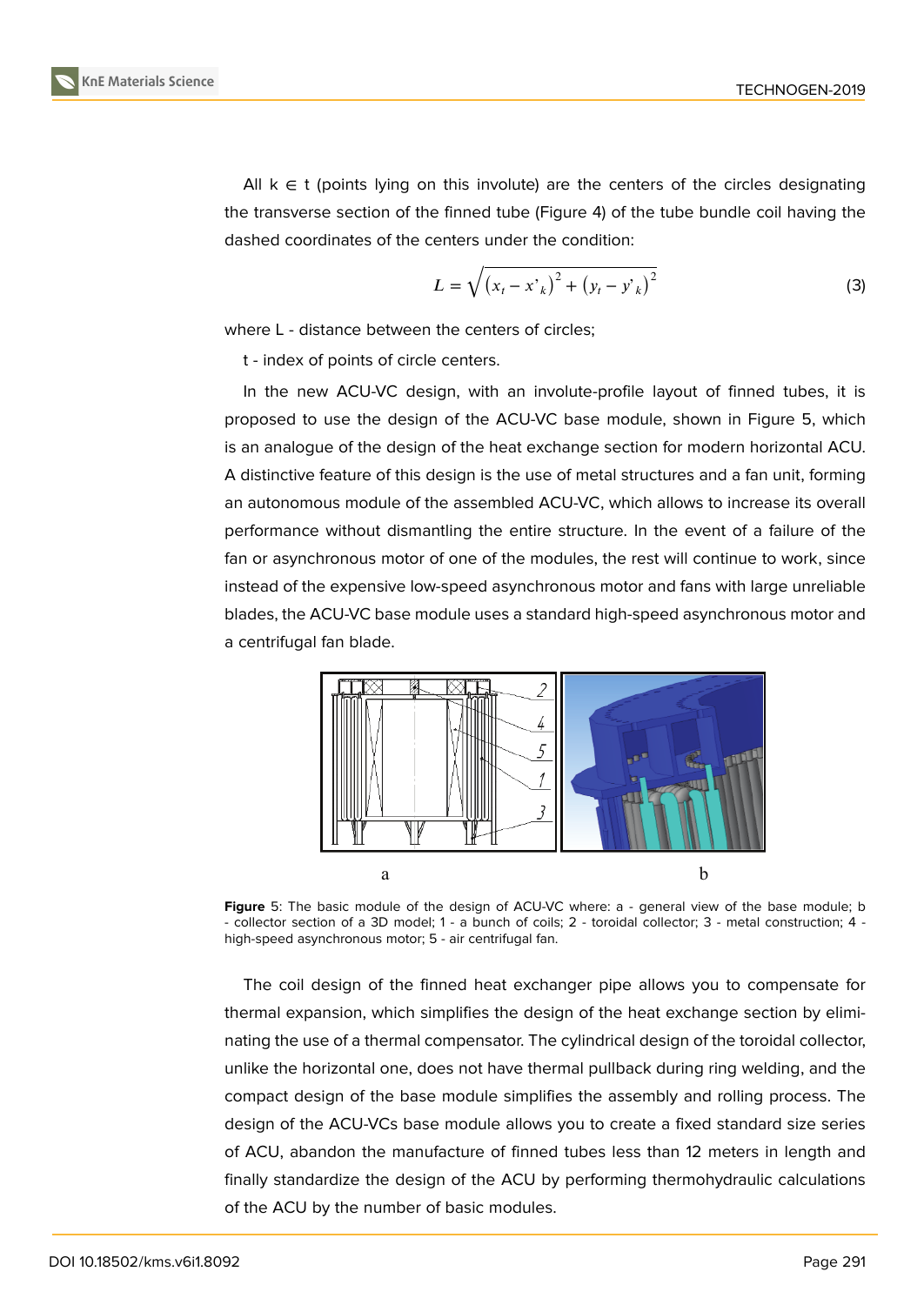The design of the ACU-VCs base module allows controlling the direction of cooling air flows at the inlet and outlet, due to which it is possible to control the recirculation of cooling air for the winter and summer time of the year and protect the cooling surface from fluff and dust.

When comparing the modern horizontal ACU with the ACU-VC (Figure 6), it is clear that the ACU-VC occupies a smaller production area than the horizontal one, and also has a cylindrical structure characteristic of petrochemical plants, while the ACU-VC are inferior to the columns in height, i.e. separate height approvals are not r[eq](#page-4-0)uired. The weight of the horizontal ACU to be compared is 10 tons, a 200 tonne crane is used for the installation of each device, for a ACU-VC consisting of 7 basic modules weighing up to 2 tons each, a crane with a lifting capacity of 50 tons is used, which reduces the time and cost of transportation and installation apparatus.



<span id="page-4-0"></span>**Figure** 6: Comparison of horizontal ACU and ACU-VC

The use of ACU-VC with the involute-profile arrangement of finned tubes of the base module allows solving a number of problems at all stages of the life cycle of the apparatus of oil and gas and chemical industries, such as: the freezing of extreme pipes during a chess layout in the cold season during operation is solved by the cylindrical design of the tube bundle; mechanical deformation of process pipes during thermal expansion of the heat exchange section is solved by the use of finned tubes in the form of a coil; the use of expensive low-speed asynchronous motors to drive unit unreliable plastic or heavy metal blades, due to the separation into basic modules with an autonomous fan and drive unit; the difficulty of transporting 12-meter heat-exchange sections and non-separable metal structures; a large area of air coolers; individual and small-scale production of tube bundles of heat-exchange sections; contamination of the cooling surface of the finned tubes due to the control of the air flow of the cooling air;